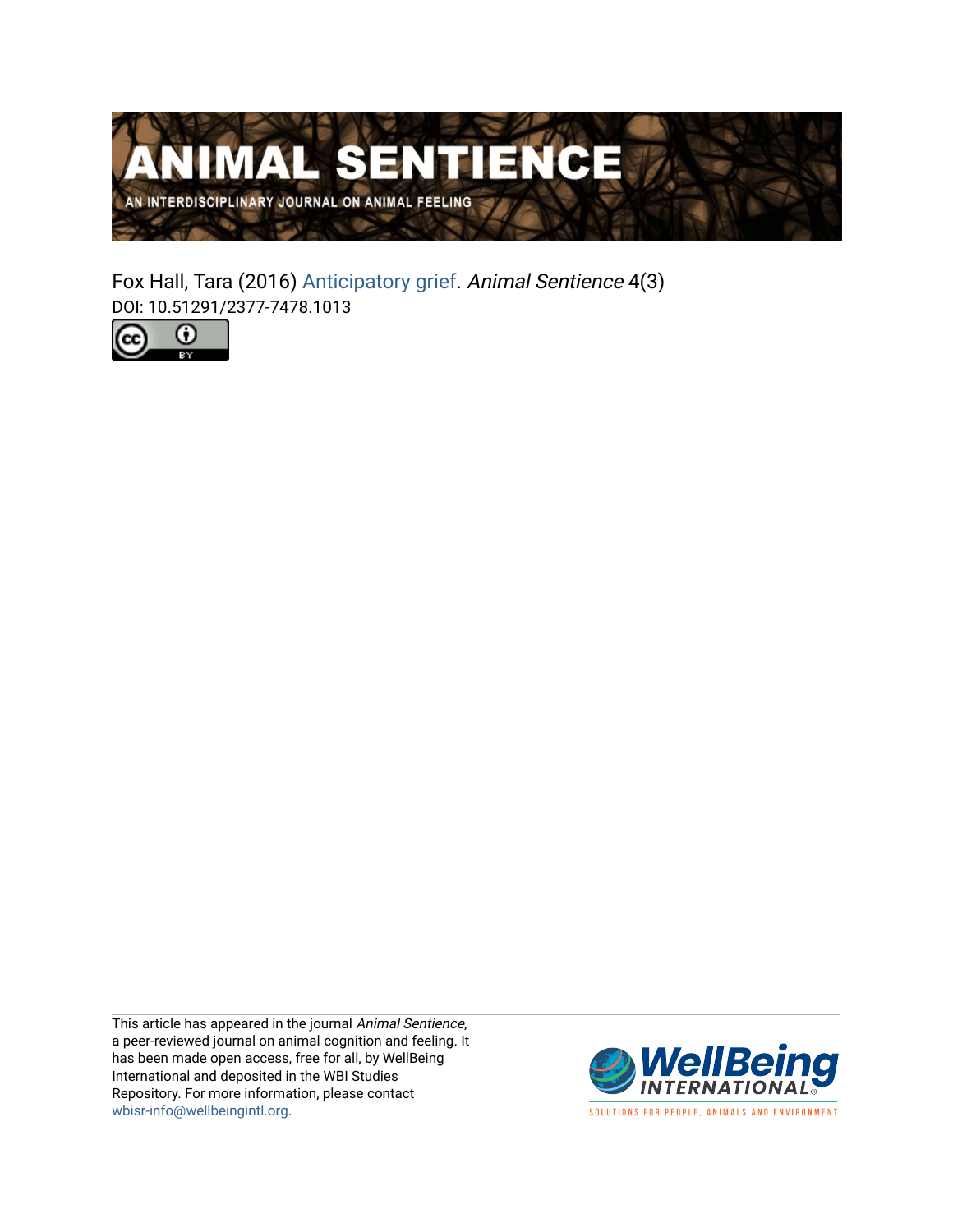**Anticipatory grief**

*Commentary on [King](http://animalstudiesrepository.org/animsent/vol1/iss4/1/) on Animal Grief*

## **Tara Fox Hall**

**Abstract:** This commentary reviews Barbara King's *How Animals Grieve*, delving into the controversial topic of the status of animals in our society, as well as the key difference between human and non-human grief: the ability to anticipate death.

> **Tara Fox Hall** [tarafoxhall@gmail.com](mailto:tarafoxhall@gmail.com) writes nonfiction, erotica, horror, suspense, action-adventure, children's stories and contemporary and historical paranormal romance. She divides her free time between writing, sawing firewood, caring for stray animals, and sewing dog beds for animal shelters. Her children's stories are free on [www.childrens-stories.net](http://www.childrens-stories.net/) [www.tarafoxhall.com.](http://www.tarafoxhall.com/)



I expected Barbara King's *How Animals Grieve* to make me emotional, but I was also looking for evidence to support any conclusion the author would draw about animal grief. I was not disappointed in the least.

At times coldly scientific, King is very careful not to draw any conclusion about animal empathy or grief in the specific cases mentioned throughout the book, stating various possible reasons besides grief for the animal's actions in each case. While this is likely to offend those hardcore animal lovers who "know" that it must be grief or empathy the animal in question is feeling, I found this aspect of the book refreshing, not because I don't believe in animal grief, but because I do believe that reasoning and undisputed evidence is necessary before proclaiming "truths" about any given situation. In exploring those other options, King gives more weight to those instances where she concludes that animals grieve.

King also mentions some current controversies regarding animal status in our society, such as companion animal obituaries. While these "bring legitimacy to a pet as a family member," other humans whose human loved ones' remembrances appear near such obituaries are apparently sometimes offended that non-humans are being remembered along with their human relatives in the same space. If an obituary is a way to remember someone who has died, listing accomplishments and life milestones in a celebration of the person they were, is it right for pets to also get the same treatment when their lives were highly valued by the people that loved them?

Several points in this work were highly thought-provoking, compelling me to ponder them long after I finished reading. The most compelling one to me was the idea of anticipatory grief something that animals do not experience - something I'd never contemplated before. I am